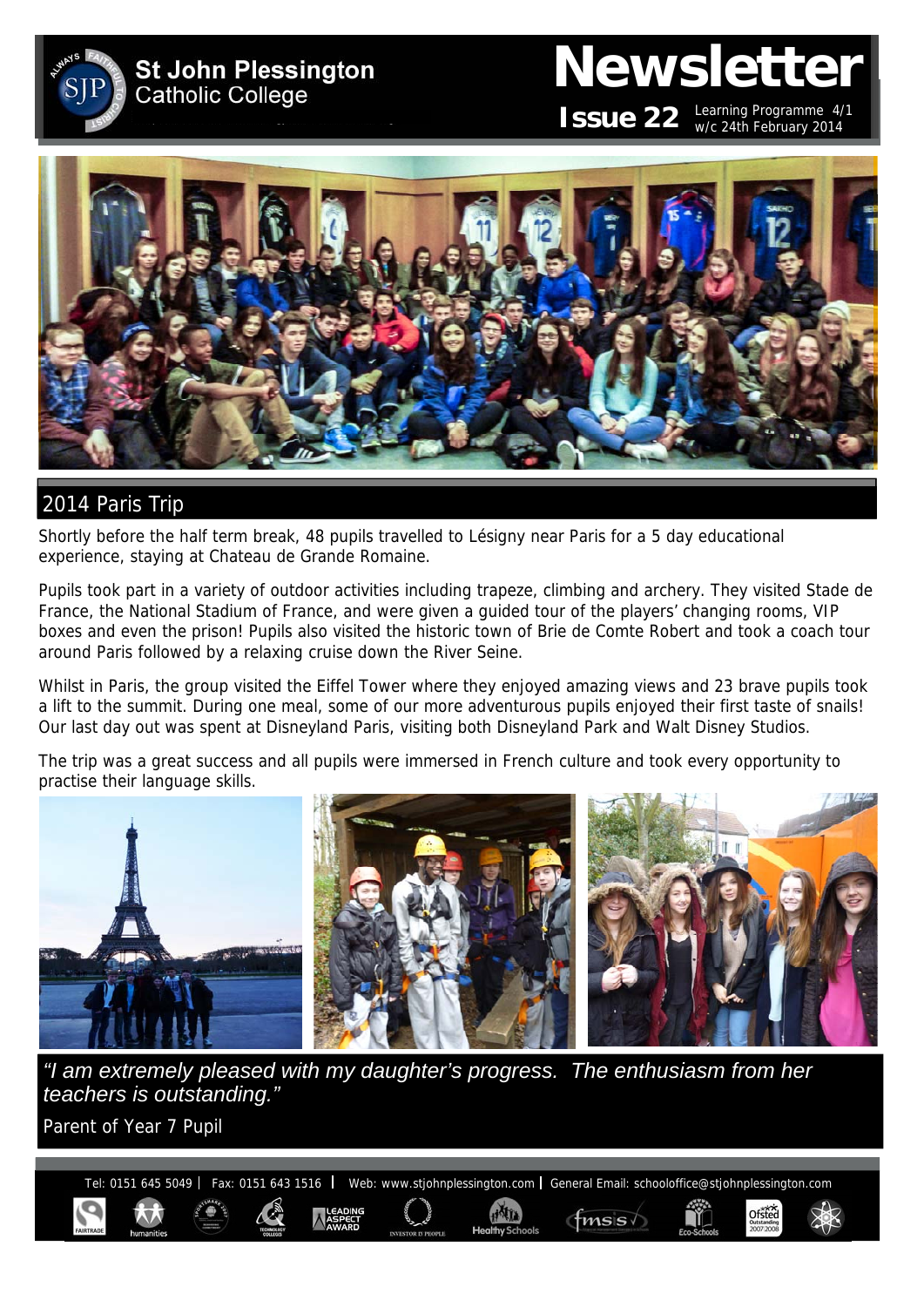# Language Corner Car Boot Sale

#### **C'est quelle nationalité?**

Complete the table with the missing information by adding in a celebrity with the corresponding nationality. The first 5 tables to Mr Passmore will win house points!

| <b>Nationality</b><br>(English) | French<br>(masculine) | French<br>(feminine) | A celebrity of<br>that nationality |
|---------------------------------|-----------------------|----------------------|------------------------------------|
| <b>English</b>                  | anglais               |                      |                                    |
|                                 |                       | francaise            |                                    |
|                                 | espagnol              |                      |                                    |
| German                          |                       | allemande            |                                    |
| <b>Dutch</b>                    | hollandais            |                      |                                    |
|                                 |                       | américaine           |                                    |

# **MFL Clubs**

Years 7 & 8 Please come to Homework Club every Tuesday during Academic Review. Get your pass from LA1 at break-time on Tuesday.

Years 8 & 9 French Club is held every Tuesday at 3.20pm in LA1.

World Film Club this Wednesday. Get your passes from MFL3 Wednesday break to avoid missing out!

# Coming up

- Saturday 8th March SJP Car Boot Sale
- Thursday 6th March Visit from Frank Cottrell Boyce

**Congratulations to Year 10 pupil Michael Kelly who has been selected to represent Great Britain in the 2017 European Water Polo Championships. This article was featured in the Liverpool Echo.** 

## Teenager is in GB plans for  $2017$

# by TIM JOHNSON

amens<br>lic Co

is runners-up<br>ss, the Year 10 student<br>St Johan Flessington<br>ege, could only claim an<br>spot after an exhaustive<br>This involved fitness<br>of interactionals<br>of interactionals haustive<br>! fitness<br>s for the

fit in a tough swimming training<br>ime, for to compete at the highest<br>I you must be an excellent The physical side of water polo is<br>| important," continued 5ft sin tall grag<br>ater.

ing a<br>aster

un.<br>U

# *Car Boot Sale*



 **Saturday 8th March 2014 9.00am - 1.00pm (set up from 8.00am)** 

In Plessington Catholic College UId Chester Road, Bebington, Wirral CH63 7LF

## **£10 per car (50p buyers entry fee) Refreshments & toilet facilities available**

If you wish to pre-book your space, please contact Mr Luke McHale at the College on 0151 645 5049 or email schooloffice@stjohnplessington.com

# Year 8 Rugby

The Year 8 Rugby Team had a successful night on the field in the CVL League, playing 3 games on Tuesday 4th February at Birkenhead Park Rugby Club. They finished unbeaten against teams from Woodchurch, Ridgeway and Bebington.

The whole squad were outstanding, led superbly by their Captain, George Burrows. They were a credit to the College. Well done to the whole team!

# Attendance - 10/2/14 - 14/2/14

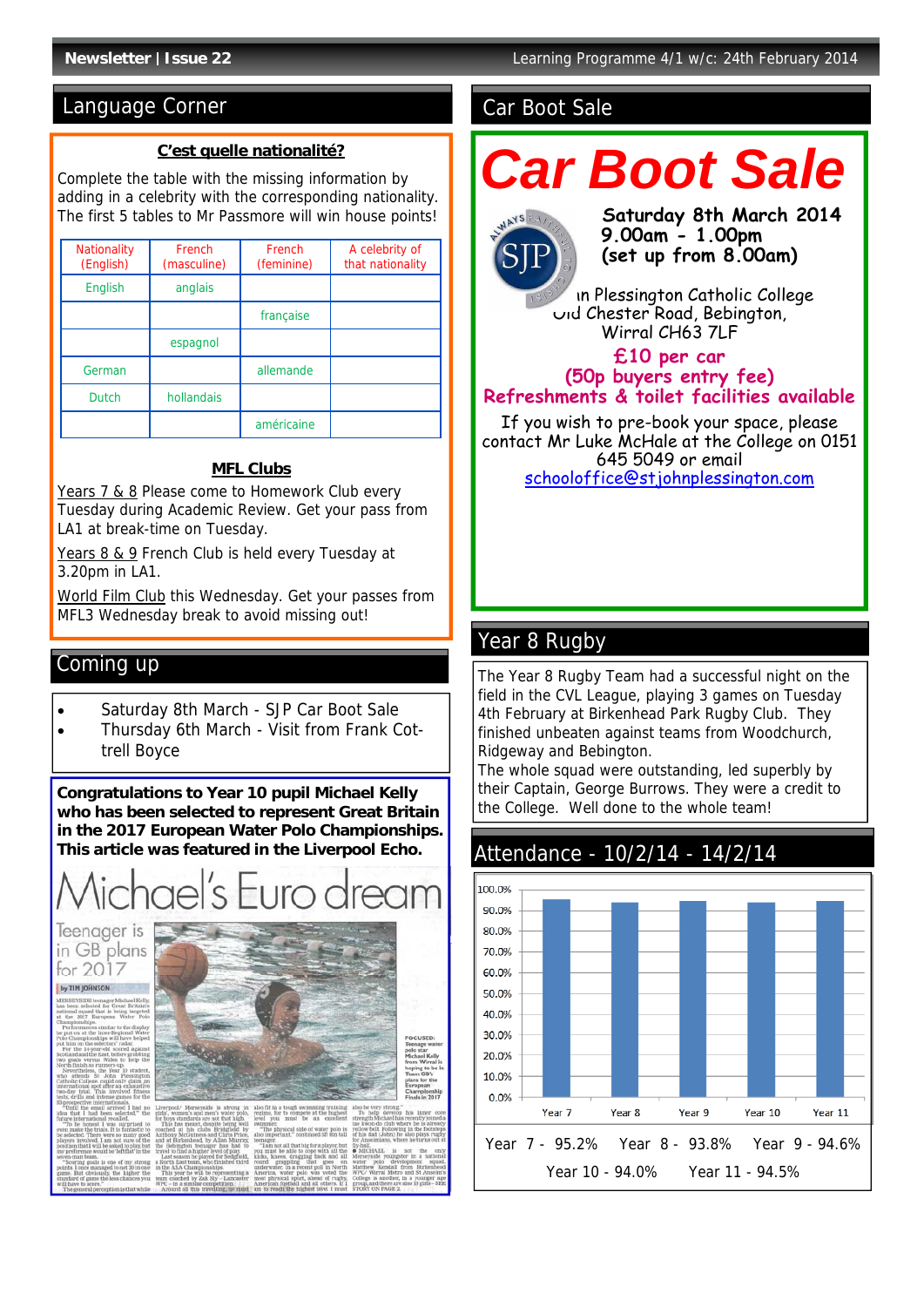# GCSE Revision/Coursework Support Classes Timetable

| <b>Monday</b>                    | Tuesday                                   | Wednesday                  | <b>Thursday</b>                    | Friday                     |
|----------------------------------|-------------------------------------------|----------------------------|------------------------------------|----------------------------|
| <b>RE</b>                        | <b>History</b>                            | <b>Health &amp; Social</b> | <b>Health &amp; Social</b>         | <b>Health &amp; Social</b> |
| 8.00am - 8.30am                  | 8.00am - 8.30am                           | Care                       | Care                               | Care                       |
| (breakfast                       | HUM1                                      | 12.30pm - 1.15pm           | 12.30pm - 1.15pm                   | 12.30pm - 1.15pm           |
| included) RE3                    |                                           | VOC1                       | VOC1                               | VOC1                       |
| <b>Health &amp; Social</b>       | <b>Health &amp; Social</b>                | <b>History</b>             | <b>Spanish</b>                     | <b>PE BTEC</b>             |
| <b>Care</b>                      | <b>Care</b>                               | 3.20pm - 4.20pm            | 3.20pm - 4.20pm                    | 3.20pm - 4.20pm            |
| 12.30pm - 1.15pm                 | 12.30pm - 1.15pm                          | HUM1                       | (Higher) MFL7                      |                            |
| VOC1                             | VOC <sub>1</sub>                          |                            | (Foundation) MFL1                  |                            |
| <b>Music</b>                     | Geography                                 | DT: Product                | <b>History</b>                     | <b>DT Graphics</b>         |
| $12.30pm - 1.15pm$               | $3.20pm - 4.20pm$                         | Design, Textiles,          | 3.20pm - 4.20pm                    | (Yr 11 & 12)               |
| MUSIC <sub>2</sub>               | HU2 & HU3                                 | <b>Graphics &amp;</b>      | HUM1                               | 3.20pm - 4.20pm            |
|                                  |                                           | <b>Catering</b>            |                                    | DT <sub>6</sub>            |
|                                  |                                           | 3.20pm - 4.20pm            |                                    |                            |
|                                  |                                           | DT1, 2, 3, 4 & 6           |                                    |                            |
| <b>Drama</b><br>12.30pm - 1.15pm | <b>Health &amp; Social</b><br><b>Care</b> |                            | <b>Health &amp; Social</b><br>Care |                            |
| DRAMA1                           | $3.20pm - 4.20pm$                         |                            | 3.20pm - 4.20pm                    |                            |
|                                  | VOC <sub>1</sub>                          |                            | VOC <sub>1</sub>                   |                            |
| <b>PE BTEC</b>                   | PE (Yr 10) BTEC                           |                            | <b>Art</b>                         |                            |
| 12.30pm - 1.15pm                 | $3.20pm - 4.20pm$                         |                            | 3.30pm - 5.00pm                    |                            |
|                                  |                                           |                            | ART <sub>2</sub>                   |                            |
|                                  | <b>Art</b>                                |                            | <b>RE</b>                          |                            |
|                                  | $3.30pm - 5.00pm$                         |                            | 3.20pm - 4.20pm                    |                            |
|                                  | ART <sub>2</sub>                          |                            | RE3                                |                            |
|                                  | <b>DT: Product</b>                        |                            | <b>DT (Product</b>                 |                            |
|                                  | <b>Design, Graphics</b>                   |                            | <b>Design, Graphics</b>            |                            |
|                                  | & Catering (Yr 10-                        |                            | & Catering)                        |                            |
|                                  | $ 13\rangle$                              |                            | 3.20pm - 4.20pm                    |                            |
|                                  | $3.20pm - 4.20pm$                         |                            | DT1, 2, 4 & 6                      |                            |
|                                  | DT1, 2, 486                               |                            |                                    |                            |

# Sixth Form Revision & Coursework Support Timetable

| <b>Monday</b>     | <b>Tuesday</b>      | Wednesday                   | <b>Thursday</b>            | Friday |
|-------------------|---------------------|-----------------------------|----------------------------|--------|
| Independent       | English Comb & Lit. | English Comb & Lit.         | English Comb & Lit.        | P.E.   |
| <b>Study Time</b> | AS Psychology       | AS French                   | A2 Psychology              | DT     |
|                   | AS Sociology (wk1)  | A2 Spanish                  | H&S                        |        |
|                   | A2 Sociology (wk2)  | <b>Physics</b>              | Performing Arts            |        |
|                   | <b>AS Biology</b>   | Chemistry                   | <b>Physics</b>             |        |
|                   | <b>AS Chemistry</b> | <b>AS Religious Studies</b> | <b>AS Science Applied</b>  |        |
|                   | A2 Applied Science  | <b>Maths</b>                | <b>Maths</b>               |        |
|                   | <b>AS History</b>   | A2 Biology                  | A2 History                 |        |
|                   | AS Media            | DT                          | A <sub>2</sub> Media       |        |
|                   | Health & Social     | <b>ICT</b>                  | <b>Health &amp; Social</b> |        |
|                   | A <sub>2</sub> RE   | <b>PE</b>                   | DT                         |        |
|                   | Art / DT / ICT / PE | World Development           | <b>ICT</b>                 |        |
|                   |                     | AS Geography                | <b>PE</b>                  |        |

**You are advised to attend all after school (3.20pm – 4.30pm) sessions, where possible, to maximise your potential to achieve your best possible grade.**